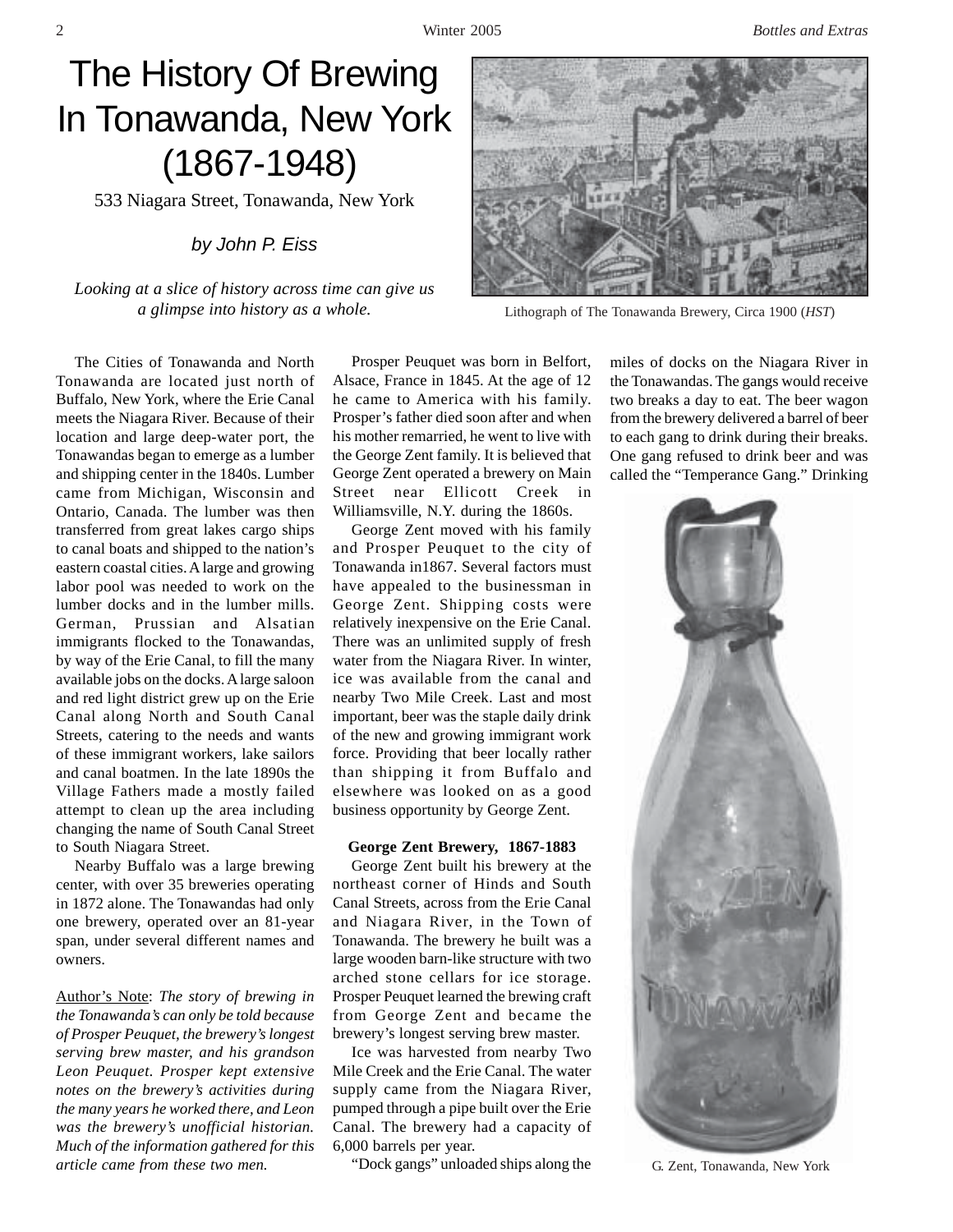#### *Bottles and Extras* Winter 2005 3

beer during work breaks was a normal practice of the times. In Buffalo, boys would bring growlers (small metal pails) of beer to the factory workers to drink during their breaks.

Soda pop was probably produced and sold at the brewery during the hot summers when lager brewing operations were not possible. Evidence for this is the existence of eight-ounce blob top bottles bearing the name "G. Zent, Tonawanda N.Y." The bottles were probably made by the nearby Lancaster Glass Co.

## **Niagara River Brewing Co., 1883-1893**

In 1883 George Zent sold his brewery and moved back to Williamsville, N.Y. The brewery was purchased by an investment group, including Chris Schwinger as president, Dr. H. B. Murray as vice-president and Martin Riesterer as treasurer. Mr. Riesterer was also president of the German American Savings Bank in town. Prosper Peuquet remained as brew master and Lucius Zent was hired as bookkeeper. Prosper now lived at 274 S. Canal Street, a couple of blocks from the brewery.

The new owners remodeled and modernized the brewery over the next couple of years. The brewery employed twelve to fifteen men in the early 1880s. This included drivers for their three beer delivery wagons. The bottling of beer was started at the C. & H. Rech Niagara Bottling Works, nearby on Wheeler Street. Before 1890, Federal law required bottling operations be housed separately from brewing operations. Most breweries did not bottle their own beer at this time.

The bottling works on Wheeler burned down on October 13<sup>th</sup> 1888. The legally required separation from the brewery saved the wooden brewery from burning down along with the bottling works. It was common for the old wooden breweries containing plenty of flammables, like barley dust, to burn down. The first telephone was installed at the brewery on October 16<sup>th</sup> of that same year.

A new 125-barrel capacity copper brewing kettle was installed in 1889. The kettle had to be cleaned after each brewing operation by a man wearing wooden shoes in order to prevent damage to the kettle. A new malt mill was purchased from the Ziegle Brewing Co. in Buffalo**.** The work crew was comprised of fifteen men and the brew master.



Niagara River Brewing Company, 1893 (*HST*)

The brewery produced 6,000 barrels of beer annually; requiring 12,000 bushels of barley malt, 15,000 Lbs. of hops and four carloads of a flaked corn product called "cerealine".

The lumber shipping business continued to grow, and in 1890, Tonawanda was the busiest lumber port in the nation, even surpassing Chicago. In addition, there were numerous lumber mills and canal boat and ship building facilities.

Two twenty-ton "Krausch" ice machines were installed at a cost of \$20,000. Two 60-horse power boilers were also installed with automatic pumps to circulate ammonia for beer cooling and refrigeration. This allowed for the year round production of lager beer and eliminated dependence on natural ice and the weather.

Then the pipe bridge over the Erie Canal carrying water to the brewery form the Niagara River collapsed.

In 1890, a new brewery worker, August Glanz, was hired at \$45.00 per month. He typically would work ten hours a day, six days a week.

An example of the notes kept by brew master Prosper Peuquet follows: March 22, 1890 – Raised smoke stack. April 7, 1890 – Started engine No. 2. April 9, 1890 – Prosper Peuquet and Philip Welch started fire in new boiler. April 18, 1890 – Kumro and Geltz (movers) brought in ice machines.

April 25, 1890 – Started ice machines.

Natural gas was piped into the brewery and lit for the first time on March 20<sup>th</sup> 1891. The pipe bridge over the Erie Canal was replaced. Charles Fleischauer was hired at a wage of \$50.00 per month.

Clam bakes and other parties were held at the brewery from time to time for the brewery workers and special friends. Fisherman would provide fish from the Niagara River in return for beer. Farmers in the area would feed their livestock with the breweries spent malt, and in return, provide meat for the cookouts and parties at the brewery. Sometimes these parties would be held down the street at Ringler's Woods (now Veteran's Park) or across the Niagara River on Grand Island. I'm sure these parties were an excellent way for the brewery to promote their product.

Beginning on September 23rd 1892, water was brought into the brewery through wooden pipes from the new village water system, eliminating the need for the pipe bridge over the Canal and the pump house at the Niagara River.

The last clam bake of the 1892 season was held for the "Brewery Boys" on October 9<sup>th</sup>.

#### **Busch Brewing Co. 1893-1898**

Besides the canal, the railroad also carried freight through the Tonawandas, and in the 1890s, 16 different railroad companies were in operation. On any given day, 100 trains passed the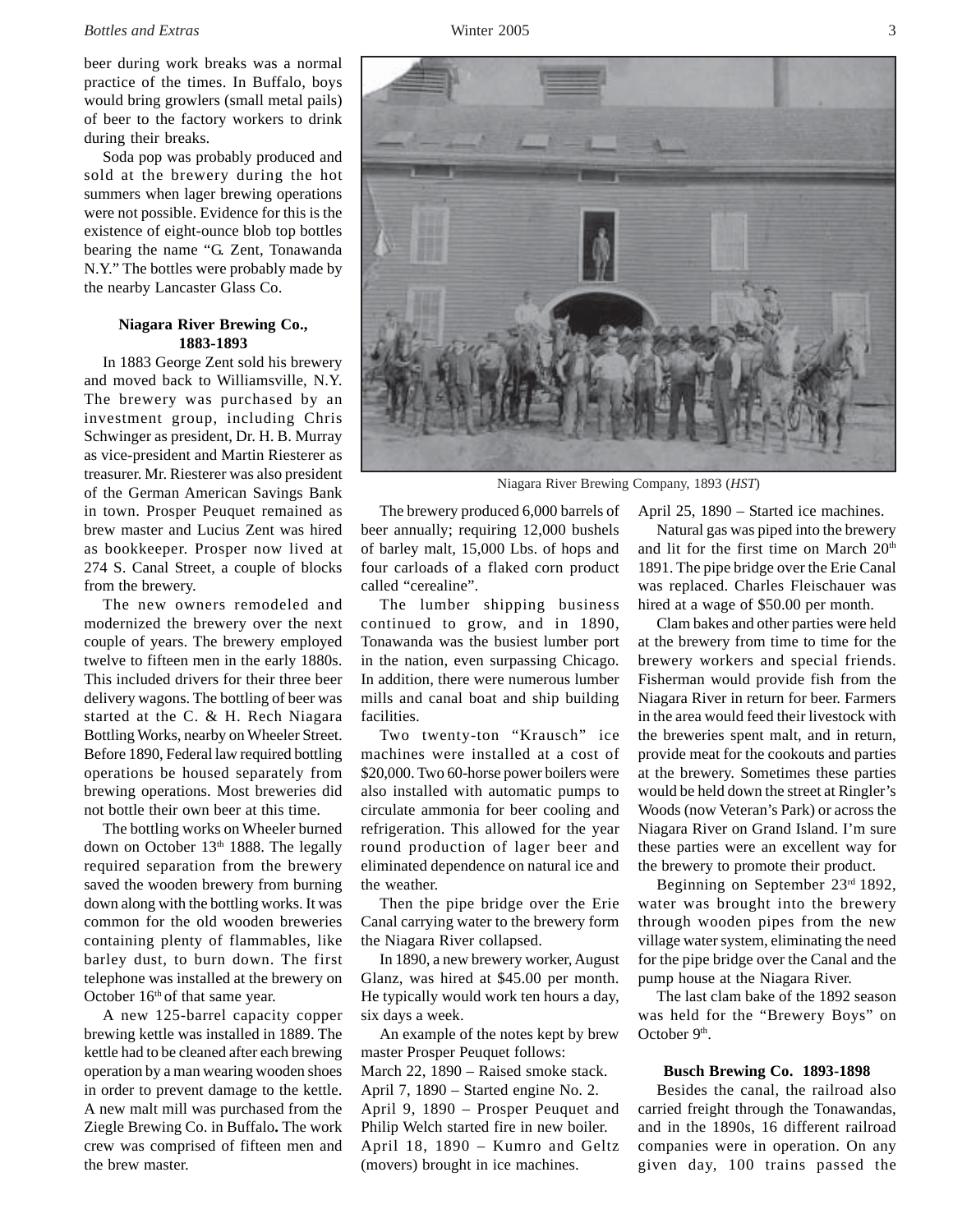

The Busch Brewing Co. on the Erie Canal, circa 1885. (*HST*)

Tonawanda train station.

 The Niagara River Brewing Co. was acquired on June 19th 1883 by Jacob Busch and renamed the Busch Brewing Company. The new officers were; Jacob Busch, president, who continued to live in Buffalo on Delaware Avenue near Kenmore, James Hertle, vice-president and Fred Busch, secretary. Of the new officers only John Busch, the manager, lived in Tonawanda. Chris Schwinger stayed on as a director, and Prosper Peuquet stayed on as the brew master. Before purchasing the Tonawanda Brewery, the Busch's operated the Busch Brewing Co. at 817-825 Main Street in Buffalo, from 1891 until it closed in 1893.

The new owners spent \$10,000 on improvements. The brewing capacity was tripled to 18,000 barrels and there were now five cellars for storing beer.

Beer was being delivered to Buffalo, Lockport, Akron, Williamsville and other towns. Beer continued to be delivered to the lumber "dock gangs" for their two daily breaks.

On August  $16<sup>th</sup> 1894$ , at 12 PM, the icehouses burned. Disaster was avoided and brewing continued because of the new ice making machines that had been installed in 1890. A new brewery worker Lenhard Schmidt, was hired at \$12.00 per week.

In 1895, Prosper Peuquet, the brew master, left over a disagreement concerning the quality of the brewing ingredients and E. A. Krampetz became the new brew master. Prosper's twenty year old son, George, who was working for the brewery, also left. Prosper became the village Streets Commissioner for a year. He also ran the St. Louis Hall, a

dance hall and saloon on South Canal Street, for two years. Busch hired Prosper back, as brew master, sometime in 1897 or 1898.

The Tonawanda City directory of 1898 lists Fred Busch as the new president and F. A. Busch as the new Secretary. Other records also indicate there was an unusual amount of staff turnover at the brewery, including the brew master.

## **Niagara River Brewing Co., 1898 -1900**

Anthony Golembieski bought the brewery in 1898. The brewery directors were Julia Golembieski and Simon Usienski. Again, Prosper Peuquet stayed on as the brew master. Mr. Golembieski may also have had a part interest in the Susquehanna Brewing Co. of Nanticoke Pa., controlled by the Stegmeyer Brewing Co.

Bottled Beer was first delivered to private homes at this time, usually on Saturdays. It came in wooden cases of 12 or 24 bottles, and cost 50- cents a dozen. The Brewery brewed lager beer. Porter and cream ale.

In 1903, Anthony Golembieski died unexpectedly of acute appendicitis at the age of 39. His wife put the brewery up for sale that same year.

Author's note: *Records at the Erie County Clerk's Office indicate the Tonawanda Brewing Co. was incorporated in 1900 and was still owned by Anthony Golembieski. Other local evidence indicates the brewery operated under the ownership of Anthony Golembieski until 1903. The 1900-1 Tonawanda City Directory lists the Tonawanda Brewing Co., Anthony Golembieski, proprietor. An ad in a local area atlas also shows the Tonawanda Brewery with Anthony Golembieski as proprietor. The name of the brewery changed in 1900, but the brewery wasn't actually sold until 1903.*

#### **Tonawanda Brewing Co. 1900-1924**

Peter Buerger, whose family owned a large malt house in Mayville, Wisconsin, did business with the Niagara River Brewery. He approached Bernardt Voelcker, a friend of his family and a hotel owner in Rochester N.Y., about buying the brewery.

Bernardt Voelcker bought the brewery in 1903 with Peter Buerger and his brother, Anton, investing an additional



The Busch Brewing Co.'s Bottling Works, 1897 (*HST*)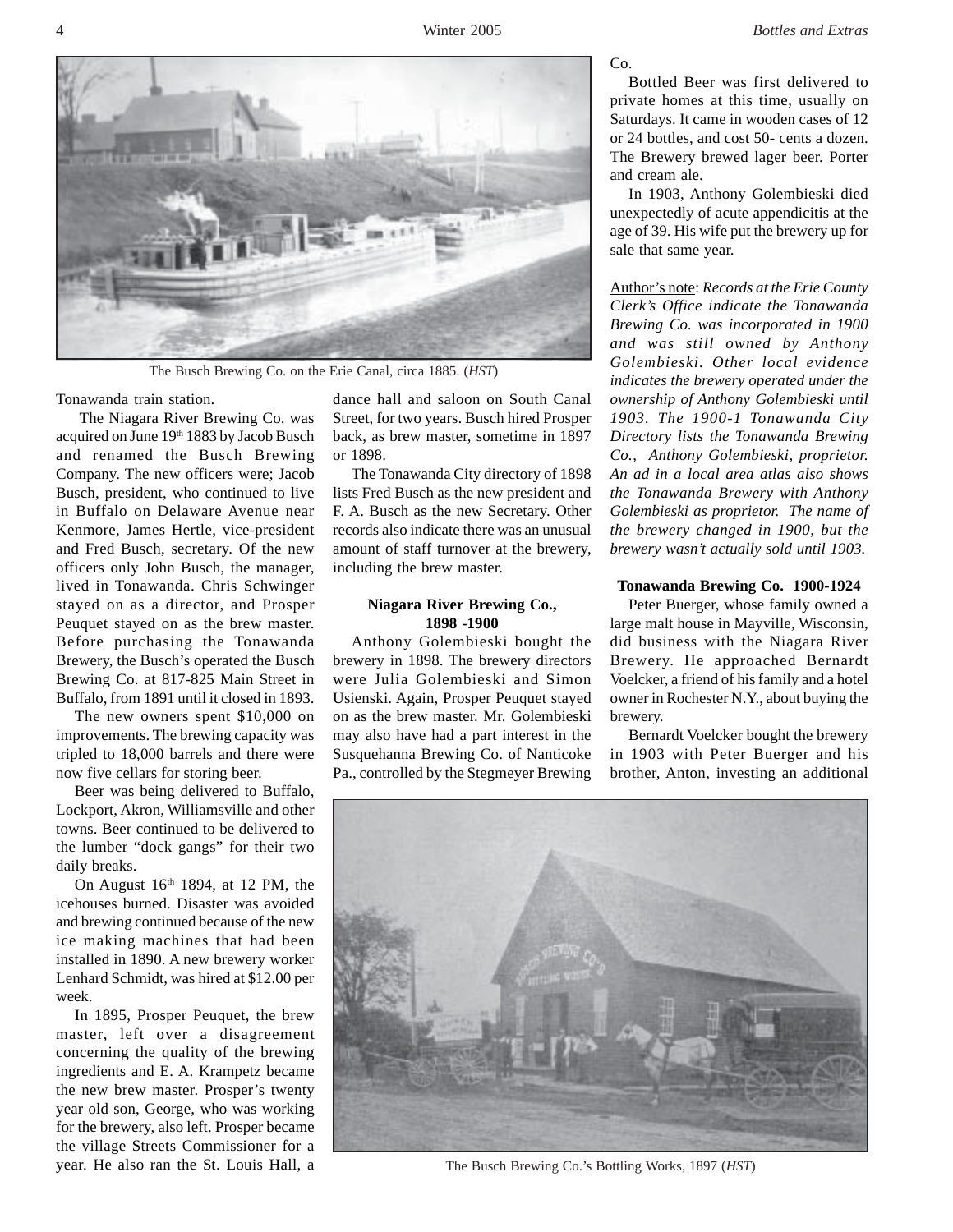#### *Bottles and Extras* Winter 2005 5

\$40,000. Peter Buerger became the company secretary after the investment. Prosper Peuquet again stayed on as the Brew Master.

The brewery was now selling between 10,000 and 11,000 barrels of beer annually. The beer was called "Rheingold," and was quite popular locally. Ale and porter were also being produced. A motorized truck was first used at this time to deliver beer to Buffalo.

After spending most of 41 years working at the brewery, Prosper Peuquet died in 1908 at the age of 63. His brewing techniques and style were carried on after his death and the beer remained unchanged.

In 1909, Anton Buerger wrote a letter to his relatives in Germany, "The location here is so marvelous that probably there is no place that surpasses this view. Just opposite the brewery is Grand Island, 48 miles square" and "the river is ¾ of a mile wide… The river is full of freight and pleasure steamers. Life everywhere. Good, warm weather increases the sale of beer."

The brewery produced between 18,000 and 20,000 barrels of beer per year. The going price for a barrel of beer was between \$6.00 and \$6.40. The brewery had six team horses, two carriage horses, and one delivery truck.

Tonawanda continued to be a great market for beer as one of the largest lumber ports of its time. 600 dockworkers, divided into dock gangs, loaded and unloaded lumber on steam ships and canal barges during the seven-month shipping season. The gangs were made up of European immigrants, who brought their love of beer with them from the old country. The dock gangs drank beer delivered from the brewery during their two allotted breaks. The old North and South Canal Streets, next to the canal, were now called North and South Niagara Streets, and continued to be a saloon and red light district for the dockworkers, steam ship sailors and canal boatmen.

In 1913, construction was started on a new brick brew house. On August 5<sup>th</sup> at 10 AM, a fire started in the roof of the hops room and destroyed most of the old wooden brewery. Several horse powered fire companies from Tonawanda and North Tonawanda responded to the fire, but only the bottling house, stable, wagon shed and machine shop were saved. The cost of the fire was estimated at \$100.000. Fire was always a major threat to wooden breweries filled with highly flammable substances such as malt.

Bernardt Voelcker contracted with the Gerhard Lang Brewery of Buffalo to supply the brewery with beer for their customers until they could rebuild. Lang's Brewing and Pabst Brewing of Milwaukee already had distribution centers in Tonawanda.

The sight was cleaned up and the brewery was rebuilt with brick and concrete, including storage and fermentation cellars at a cost of \$50,000. The new brewery was operational in six months.

It appears the brewery still delivered most of their beer by horse drawn wagon and a keg of beer was still on tap at the brewery for the workers.

During weekdays the brewery wagons would rumble along Adams Street, loaded with beer kegs for delivery to local saloons and the lumber docks. On Saturdays, bottled beer was delivered to area homes. In 1917 the brewery sold bottled beer at 45-cents per dozen bottles.

Some of the neighbors would gather hayseed from the brewery horse barns to plant in their yards as inexpensive grass. The brewery also provided brewers yeast to the neighborhood for baking fastnachts, a kind of German donut, on holidays and special occasions.

In 1918, because of wartime restrictions limiting the use of grain for brewing purposes, and the approach of prohibition, brewing operations ended. Legal brewing would not resume until prohibition ended in 1933. The brewery was now used to manufacture and sell ice. It also served as a depot for the sale of coal. Bernhard Voelcker died in 1921, and the brewery property was sold in 1924, probably by the Voelcker family and Peter Buerger.

## **River Beverage Co., Tonawanda Beverage Co. 1924 – 1928**

The record is not clear as to who purchased the former brewery in 1924. Leon Peuquet thought it was a group of investors from Albany, New York. The brewery was started up again, and

Tonawanda Brewing Co., circa 1920



TONAWANDA BREWING CO **YAKE Informa** Bee) ā. Starage **MANY** for fank come  $\vec{D}$ Ø Storage Ice Ho

Sanborn Insurance Map of Tonawanda, N.Y., 1893-1910 (*HST*)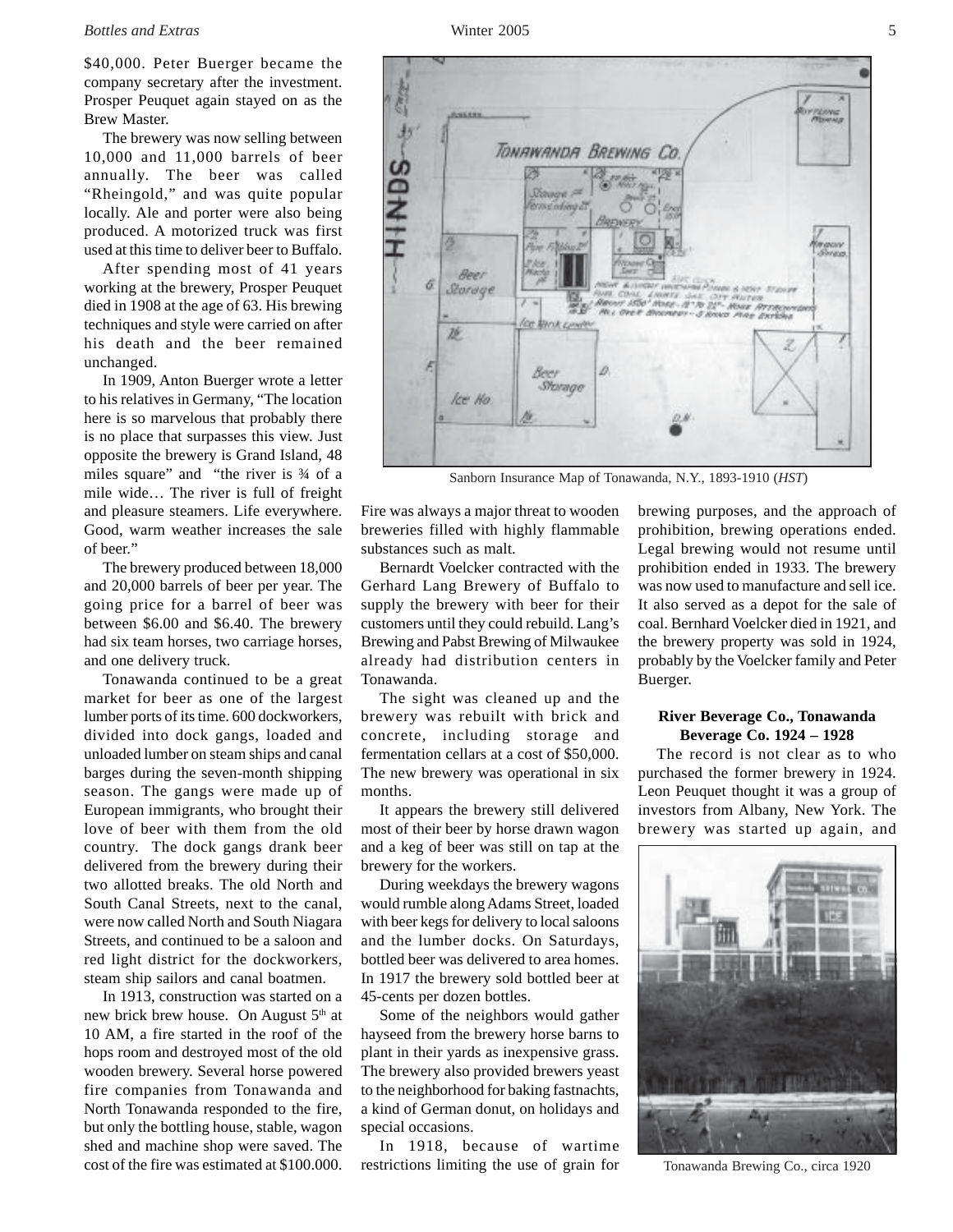6 Winter 2005 *Bottles and Extras*

produced a less than one percent alcohol cereal beverage and soda pop. Jacob Barger was the brew master during this time.

Leon Peuquet also believed the brewery was used to produce illegal full-alcohol beer during this time period. He remembered red vans coming from the brewery late at night, traveling down Adam Street, and ending up in boxcars at a Clay Street railroad siding, on Goose Island. A raid by Federal Dry Agents took place at the railroad siding on Clay Street, followed by court appearances in Buffalo. After that, illegal brewing operations stopped and the brewery buildings laid vacant until 1931.

#### **Schwab's Liquid Malt, 1931-1933**

Francis X. Schwab, the former mayor of Buffalo, along with some associates purchased the brewery in 1931, and formed a stock company in anticipation of the end of prohibition. They started producing and selling the ingredients to make beer at home. The product was a hop-flavored liquid malt extract sold in five-gallon containers. All that was needed was the addition of yeast, which may have also been supplied upon request.

## **Tonawanda Brewing Corp., 1933-1935**

Prohibition ended on December 5<sup>th</sup>, 1933 and Mr. Schwab and his associates began selling beer again under the name Tonawanda Brewing Corp.

After prohibition ended, the Federal Government required all brewers to operate with a federal permit at a cost of \$1000 and they placed a \$5.00 tax on every barrel of beer produced. Before prohibition, a permit was not required, and each barrel of beer was taxed at \$1.00. The Tonawanda Brewing Corp. operated under Permit Number U-270. A New York State license, D-86, was also issued at an additional fee.

## **Frontier Brewery, Inc. 1935-1948**

In 1935, Klocke and DeKob took over operation of the brewery and changed the name to the Frontier Brewery, Inc. They operated under federal Permit Number U-291 and named their beer and ale "Frontier Gold Label".

Julius C. Belzer purchased the brewery in 1939. Mr. Belzer was from Buffalo and had no previous brewing experience. The beer and ale he produced was called



"Malz-Brau". By all accounts the beer was quite good and the splits were quite popular locally.

In the summer of 1943, all local deliveries of beer were abruptly canceled and the brewery began producing beer for the troops overseas under a government contract. The beer, called "Frontier Premium," had a bad reputation among the servicemen. The ingredients and production methods were probably cheapened to increase profits.

After the war ended, the brewery returned to producing beer for local consumption. They continued to call their beer and ale "Frontier Premium", and also sold the "Falcon" beer brand. The quality of the beer never returned to pre-war levels, and production fell off, as customers were lost to competitors.

In 1946, business temporally picked up because of an artificial grain shortage, and the brewery did well for a while using artificial ingredients. After the shortage ended, business continued to decline, and the brewery finally closed in 1948. When the brewery closed, the beer on hand was dumped into the sewer.